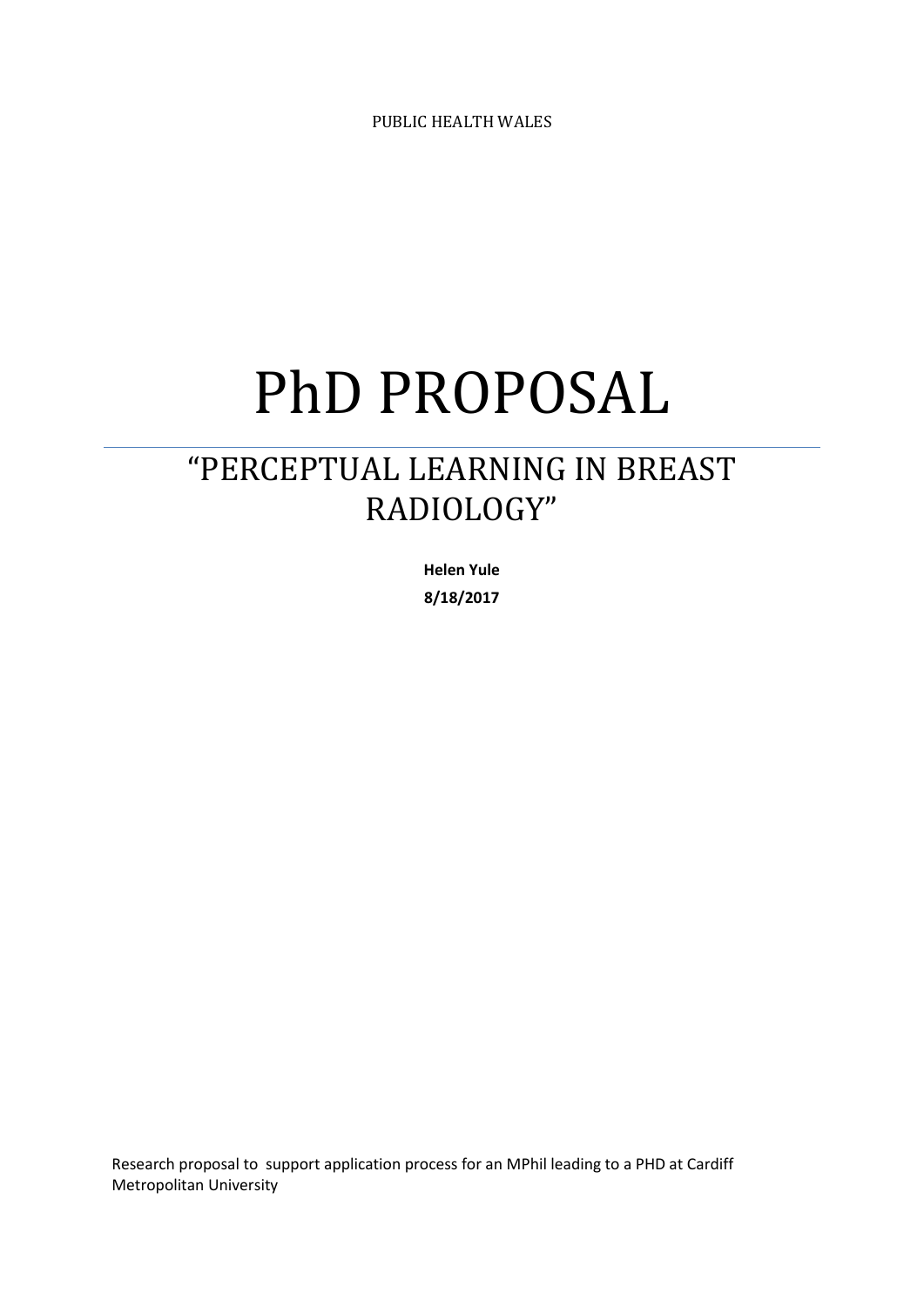## **Foreword**

This document and outlined proposal is in support of my application to study for an MPhil/PhD at Cardiff Metropolitan University. The subject for this research proposal was born out of discussions and investigations that a previous student had made.

Their previous investigations had explored the perceptual learning process in cytopathology (the examination of cells in clinical samples for the diagnosis of cancer and its precursors). The template for the cytopathology research has been used as an outline to determine if this could be used in the field of mammographic interpretation. The hypothesis would therefore be tested in a different speciality within the medical field. Would this methodology of perceptual learning be found to be as effective in a radiology setting?

There is paucity in research in this subject in terms of mammographic interpretation .

#### **Introduction**

It is widely believed that the keys to developing expertise in radiology image interpretation are rigorous training, practice and experience. However, there is no widely accepted consensus on the appropriate duration and design of such programmes. Evidence-based strategies that minimise training time and costs may lead to improvements in the cost-effectiveness of radiology services. The proposed investigation is motivated by the desire to formulate a training strategy in mammographic interpretation that might help to expedite the acquisition of visual perception skills in trainee readers.

Mammographic interpretation is a perceptual skill and the process by which such skills are acquired is called perceptual learning. Perceptual learning improves the accuracy and speed with which stimuli are discriminated and is an implicit process that does not require conscious effort to bring about improvements in performance.

The effectiveness of perceptual learning modules for enhancing visual expertise has been demonstrated in fields as diverse as surgery, cytopathology, speech and language therapy, aircraft pilot training and mathematics. Their development in diagnostic radiology, specifically mammographic interpretation, seems equally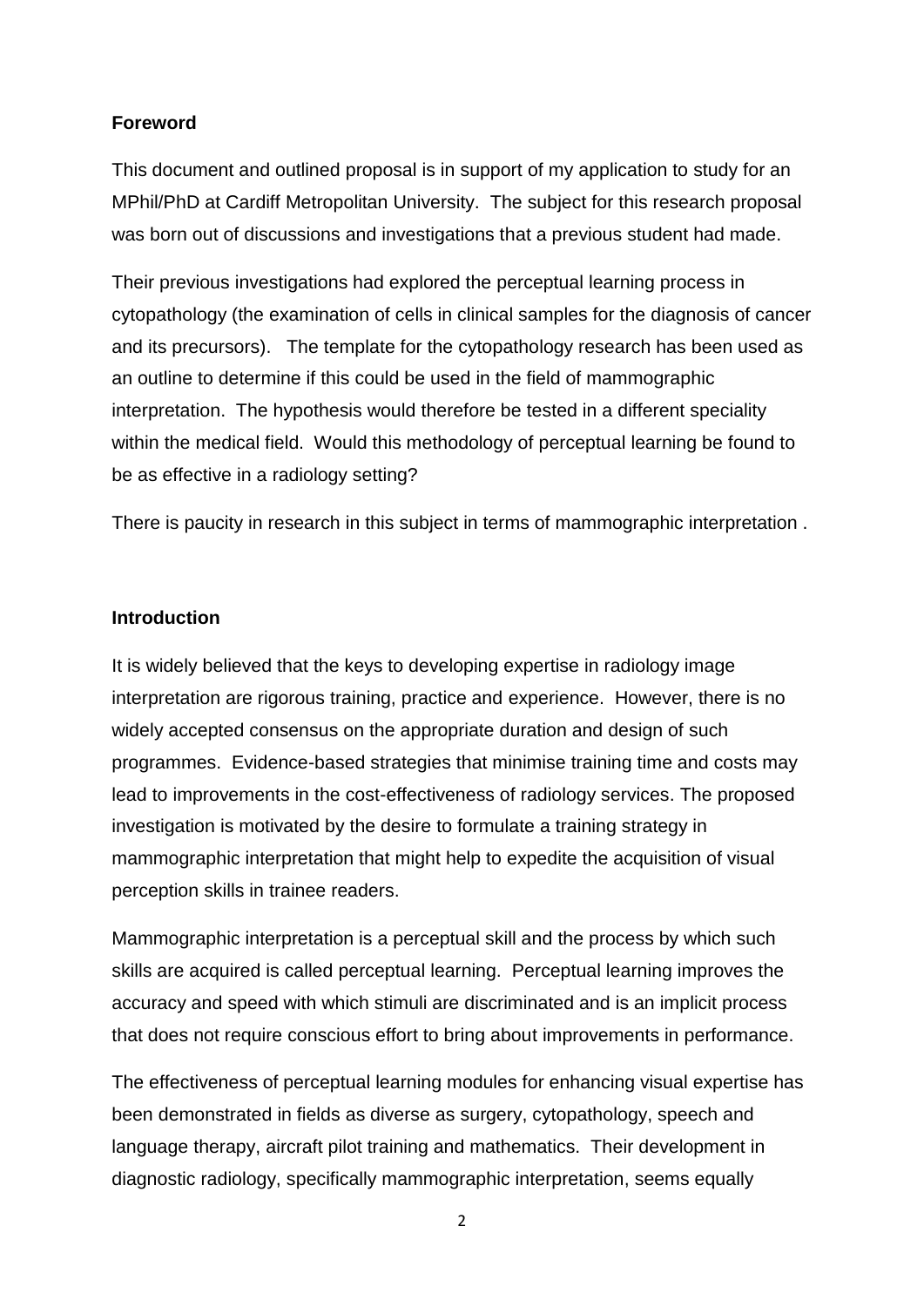plausible. Any proposal to incorporate perceptual learning modules into traditional breast radiology training programmes requires proof of principle, which this PhD aims to address.

# **Overall aim of PhD**

A series of investigations will aim to elucidate the perceptual learning process in breast radiology, with a view to developing a perceptual learning module for incorporation into existing training programmes.

# **Proposed investigations**

## **Years 1 and 2**

# **1. Sequencing effects**

In brief, the aim of this initial investigation is to test the hypothesis of "transfer along a continuum", which proposes that training may be most effective when it begins with easy conditions and moves gradually to more difficult conditions.

The methodology for this study has been based upon the template that had been used for the previous study undertaken in cytopatholgy

Consented participants will be randomly divided into two groups. One group will receive easy-to-difficult image training while the other group will undergo difficult-toeasy training. Training and testing will be undertaken in a quiet and comfortable environment at Breast Test Wales in Cardiff using standard PC's and DMDX software.

Following a baseline image interpretation test consisting of 60 sequential breast images (mammograms) each group will receive its respective training protocol comprising 20 sequential pairs of mammograms presented on a computer screen. The only image annotation provided during the training phase will be the labels "benign" or "malignant". All images will be preceded by a visual cue to direct participants gaze to the correct areas of interest. Participants will then examine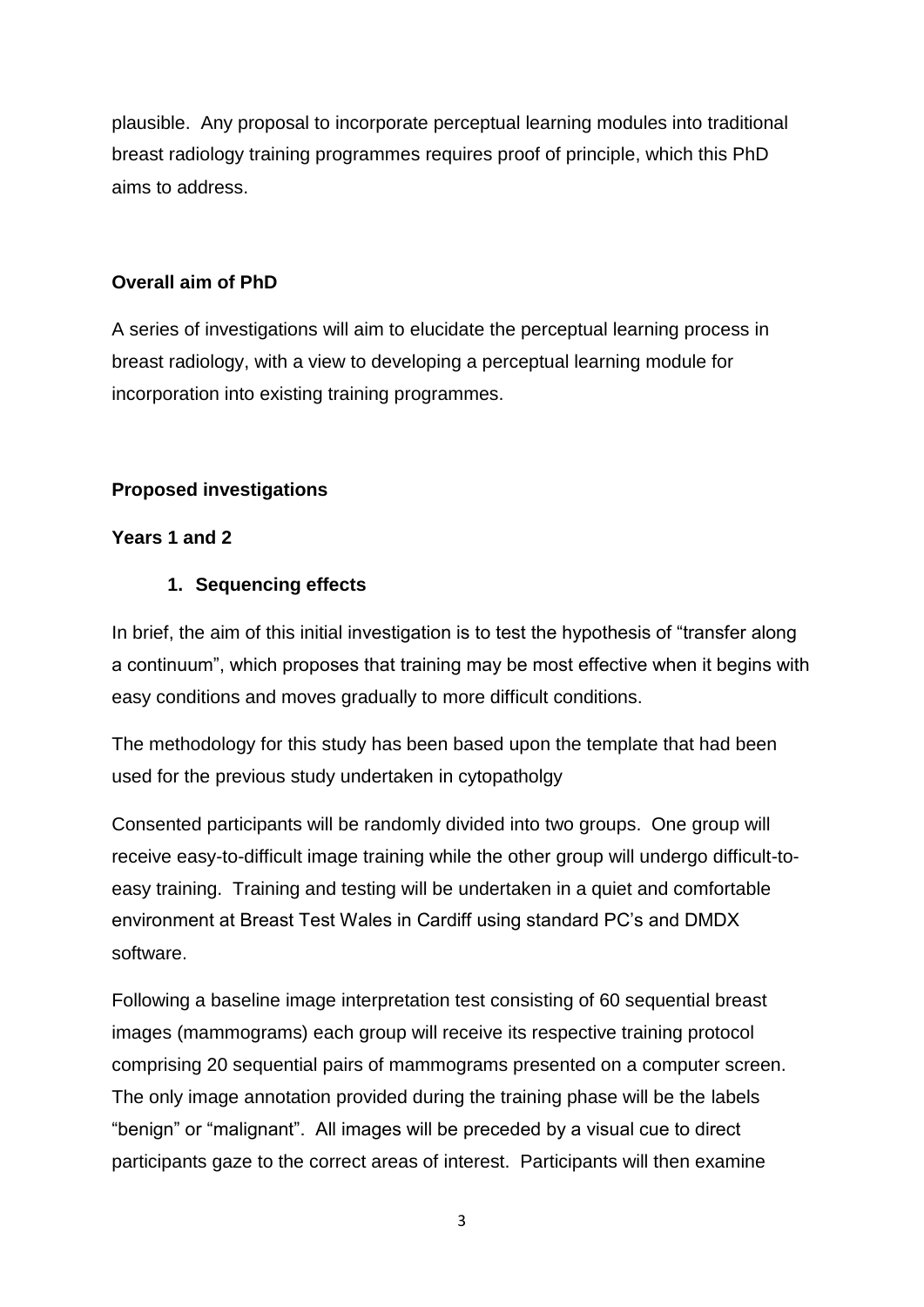another 20 non-annotated image-pairs for practice, according to their designated training protocol. All participants will then undertake a final image interpretation test to gauge the effectiveness of their respective learning protocols. Participants will decide "benign" or "malignant" for each test image and provided a confidence rating on a 1-5 ordinal scale using a standard computer keyboard. Responses will be recorded automatically using DMDX software.

#### **Years 3 and 4**

# **2. Spaced repetition effects**

Spaced repetition involves the re-presentation of learning items after a predetermined interval of time or following a number of intervening items. The idea is that learning strength increases with repeated exposure to items. There is some evidence that long delays between repeated exposures are more beneficial than short delays<sup>1,2</sup> and that a stepwise increase in the delay is more beneficial than equal spacing.<sup>3</sup> A system that alters the spacing according to learner performance (adaptive spacing) appears to further enhance the learning effect, with maximum learning occurring when items are re-presented just before they are forgotten.<sup>4</sup>

Much of the research on spacing effects has been undertaken in fact-based domains such as vocabulary learning, where memory for previously encountered items is important for their future recall. Given that factual learning and perceptual learning appear to involve different mechanisms (perceptual learning involves discovery of category structure, factual learning requires recall of memorised items), the question of whether spaced repetition can be as effective in perceptual learning as in factual learning is open, but recent findings indicate that category spacing produces highly efficient learning. 5

This stage of my research will help determine whether spaced repetition of mammographic images from different diagnostic categories improves perceptual learning.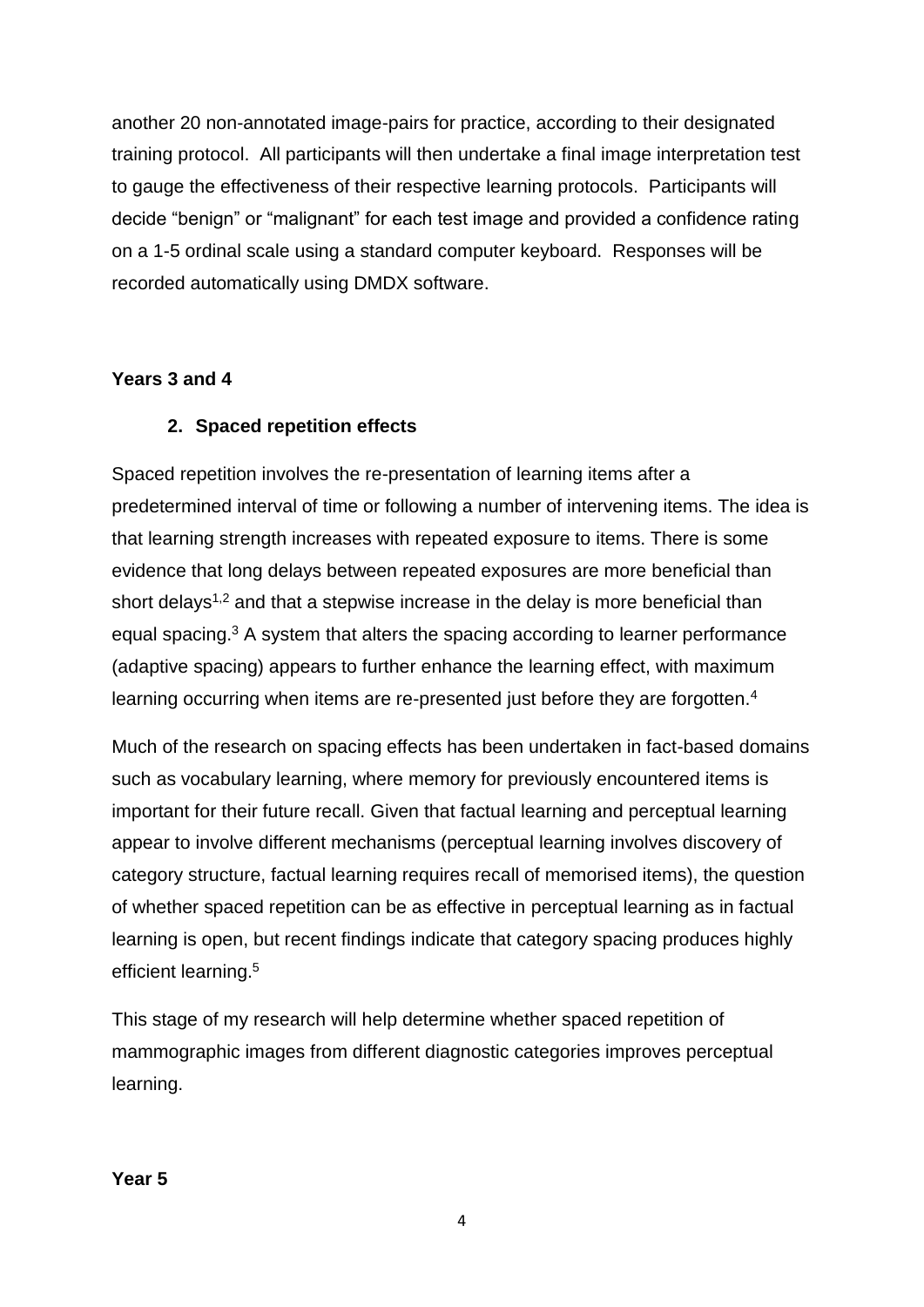#### **3. Blocking vs interleaving**

Blocking and interleaving are variations of sequencing and spacing. Essentially, blocking presents the learner with several consecutive items from the same category before switching to another category, while interleaving involves a switch from one category to another after each trial. The rationale for blocking and interleaving is an interesting one. Blocking seems to be most effective when there is a high degree of within-category variability and there is a need to discover commonalities within the category structure, in which case it makes sense to present learners with consecutive items from the same category before exploring other categories.<sup>6,7</sup> Interleaving may be more beneficial when there is a high degree of similarity between categories, since frequent toggling between items from different categories may facilitate the discovery of distinguishing features.<sup>8,9</sup> Juxtapositioning of items from different categories in the same visual display may be considered a special form of interleaving and has known benefits in category learning.<sup>10,11</sup> In general, interleaving seems to produce superior results to blocking or any hybrid of the two, despite it being an unpopular choice for learners.<sup>12</sup>

The general learning strategy in breast radiology is for trainees to examine cases from the routine workflow, in which case the sequencing is random and the degree of blocking and interleaving is determined largely by the prevalence of the various diagnostic categories. Trainers will often enrich these learning episodes with selected cases of rare abnormalities but, in general, no sytematic effort is made to block or interleave categories or to arrange cases in order of interpretive difficulty. There is plenty of scope to investigate the potential benefits of planned interleaving and blocking of training mammograms in breast radiology training programmes, and the intervention will be explored during this phase of the PhD programme.

#### **Year 6**

#### **4. Category retirement**

A major appeal of perceptual learning modules in resource limited settings such as radiology training environments is the speed and efficiency of the learning process. A striking limitation of conventional training programmes is their "one-size-fits-all"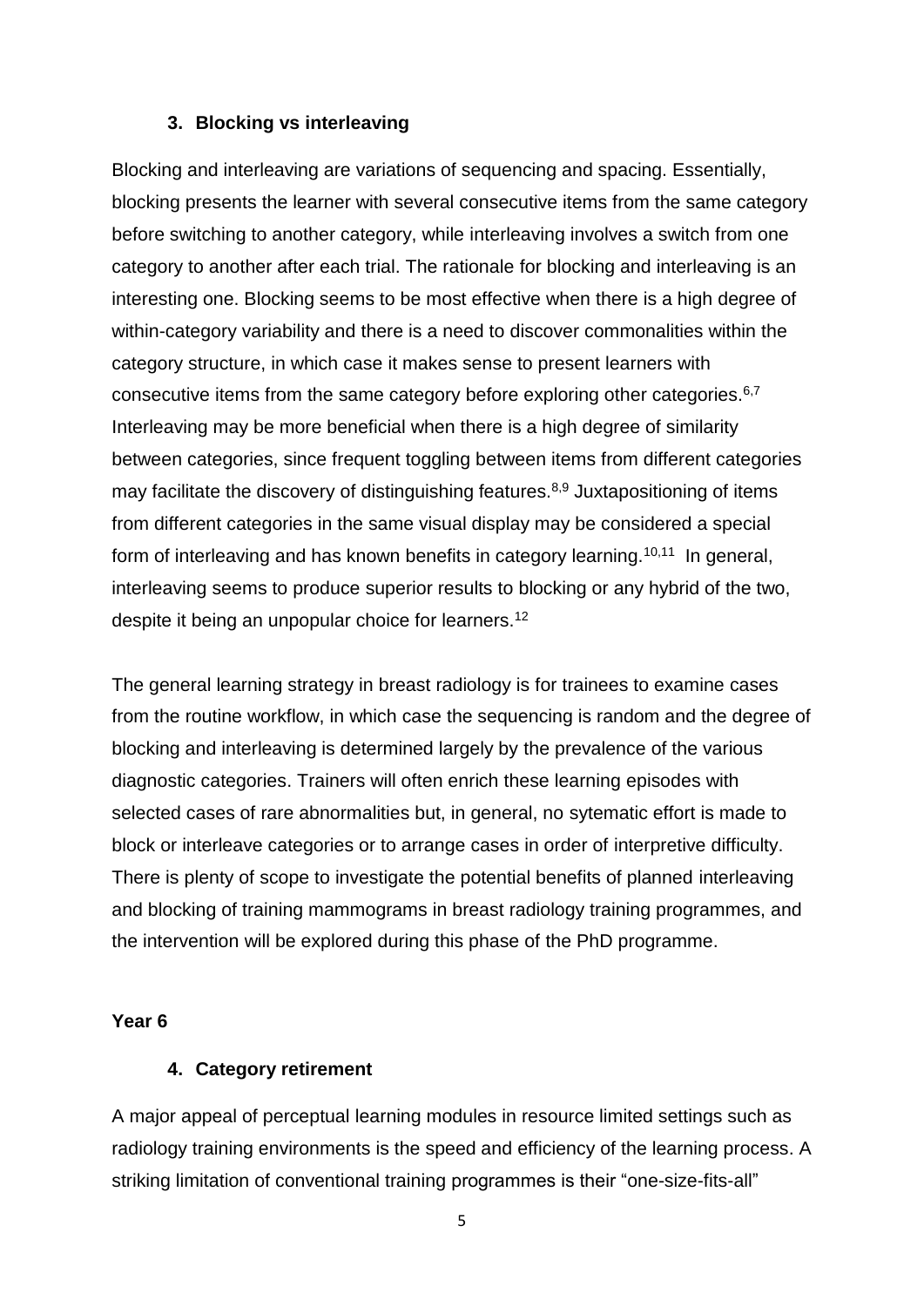approach. In other words, all breast radiologists receive the same basic training and are required to see an arbitrarily defined minimum number of cases before their competence can be signed off. This fixed strategy misses the opportunity to identify a subset of learners who, for whatever reason, can acquire the relevant skills more effectively and efficiently than their contemporaries. An alternative adaptive approach involves the dynamic adjustment of a programme of learning as trainees progress. 13,14 Typically, learning items are presented in a sequence that is determined by the learner's history of responses up to that point. The idea with adaptive learning is to *remove redundant learning items when pre-defined mastery criteria are met,* thus focusing the learner's effort where it is needed and optimising learning for each individual. This concept represents a significant divergence from the fixed strategies employed in most, if not all, radiology training programmes. In contrast to predetermined training schedules, an adaptive training programme is considered complete when the mastery criteria have been met rather than when a certain number of learning items have been completed. If it is accepted that individuals learn at different rates then the idea that some radiology trainees will meet the mastery criteria after a relatively small number of cases have been examined becomes quite plausible.

This final phase of the PhD will incorporate adaptive category retirement into the best performing strategies identified during the previous stages of the research programme. Optimistically, the final result will be a fully adaptive evidence-based perceptual learning module for breast radiology, with the potential for commercialisation.

#### **Possible subsidiary studies**

i. **Simulated images (Year 1).** Each of the proposed investigations described above will require a large number of mammograms as visual stimuli. The time taken to acquire such images from NHS databases is likely to be considerable. An alternative approach is to construct simulated images using digital technology, which may help to systematise and speed up the collection process. Open source simulation packages are available (e.g. XRaySim®) and their suitability for the research programme will be investigated.15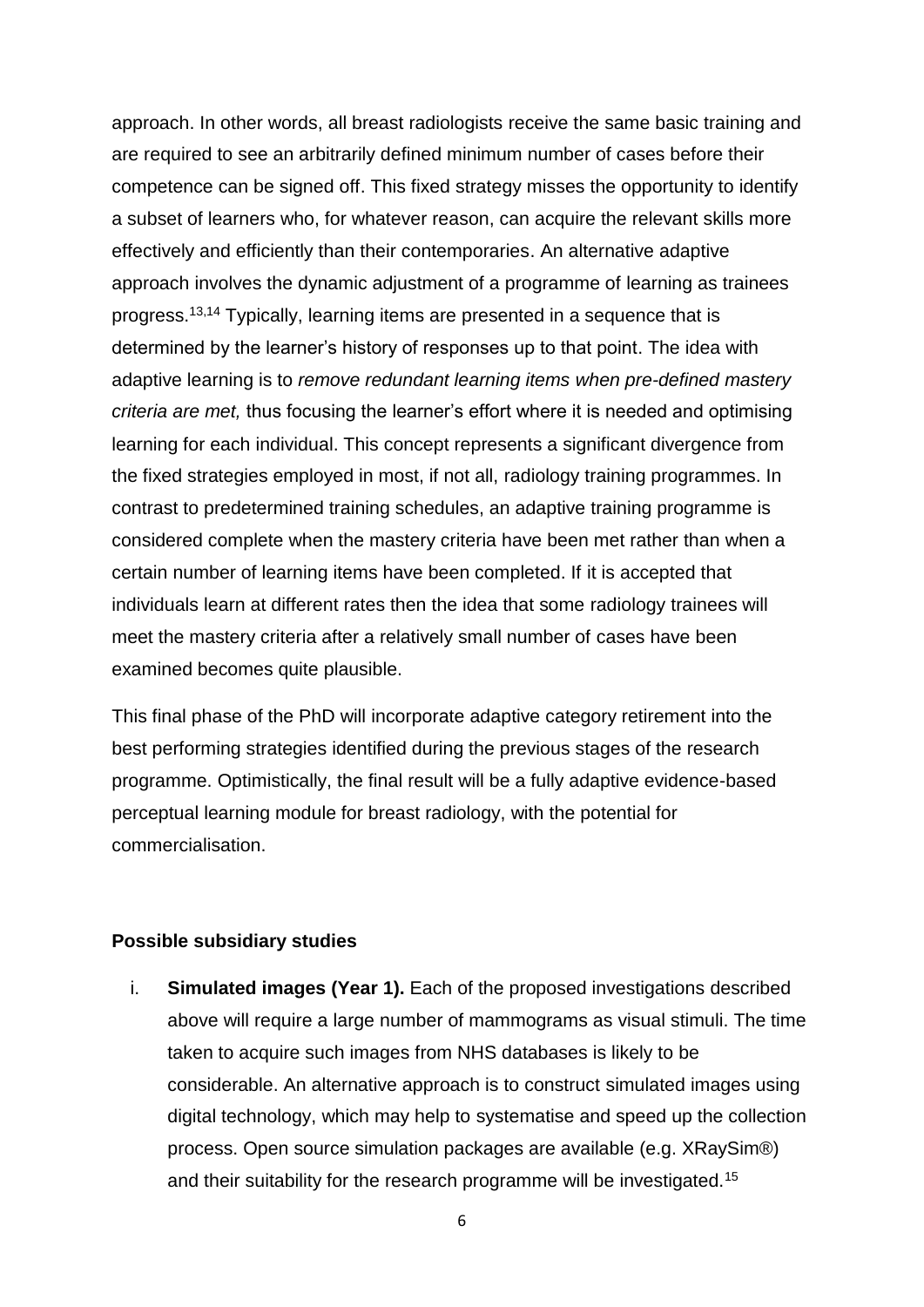ii. **Colour mapping (Year 5/6).** Mammograms are digital grayscale images and their conversion into false colour images is relatively straightforward. The intriguing possibility that false colour imaging might affect the diagnosticity of x-rays was recently suggested by Wolfe.<sup>16</sup> Whether colour mapping helps or hinders perceptual learning in breast radiology would be a valuable question to address during the research programme.

# **Collaborators**

The research team will consist of psychologists from Cardiff Metropolitan University, radiology trainers employed by Public Health Wales, and a consultant Cytologist who has gained experience in this field of research.

**.** <sup>1</sup> Benjamin AS, Tullis J. What makes distributed practice effective? Cogn Psychol. 2010;61(3):228-47.

<sup>2</sup> Cepeda NJ, [Vul E,](https://www.ncbi.nlm.nih.gov/pubmed/?term=Vul%20E%5BAuthor%5D&cauthor=true&cauthor_uid=19076480) Rohrer D, Wixted JT, Pashler H. Spacing effects in learning: a temporal ridgeline of optimal retention. Psychol Sci. 2008;19(11):1095-102.

<sup>3</sup> Cull WL, Shaughnessy JJ, Zechmeister EB. (1996). Expanding understanding of the expanding-pattern-of-retrieval mnemonic: Toward confidence in applicability. Journal of Experimental Psychology: Applied *1996; 2*(4), 365-378.

<sup>4</sup> Mettler E, Massey C, Kellman, P 2011. Improving adaptive learning technology through the use of response times. [Proceedings of the Annual Meeting of the](http://escholarship.org/uc/cognitivesciencesociety?volume=33;issue=33)  [Cognitive Science Society, 33](http://escholarship.org/uc/cognitivesciencesociety?volume=33;issue=33) 2011. Available at URL [http://escholarship.org/uc/item/2xs4n8wz Accessed 5 October 2017.](http://escholarship.org/uc/item/2xs4n8wz%20Accessed%205%20October%202017)

<sup>5</sup> Mettler E, Kellman PJ. Adaptive response-time-based category sequencing in perceptual learning. Vision Res. 2014;99:111-23.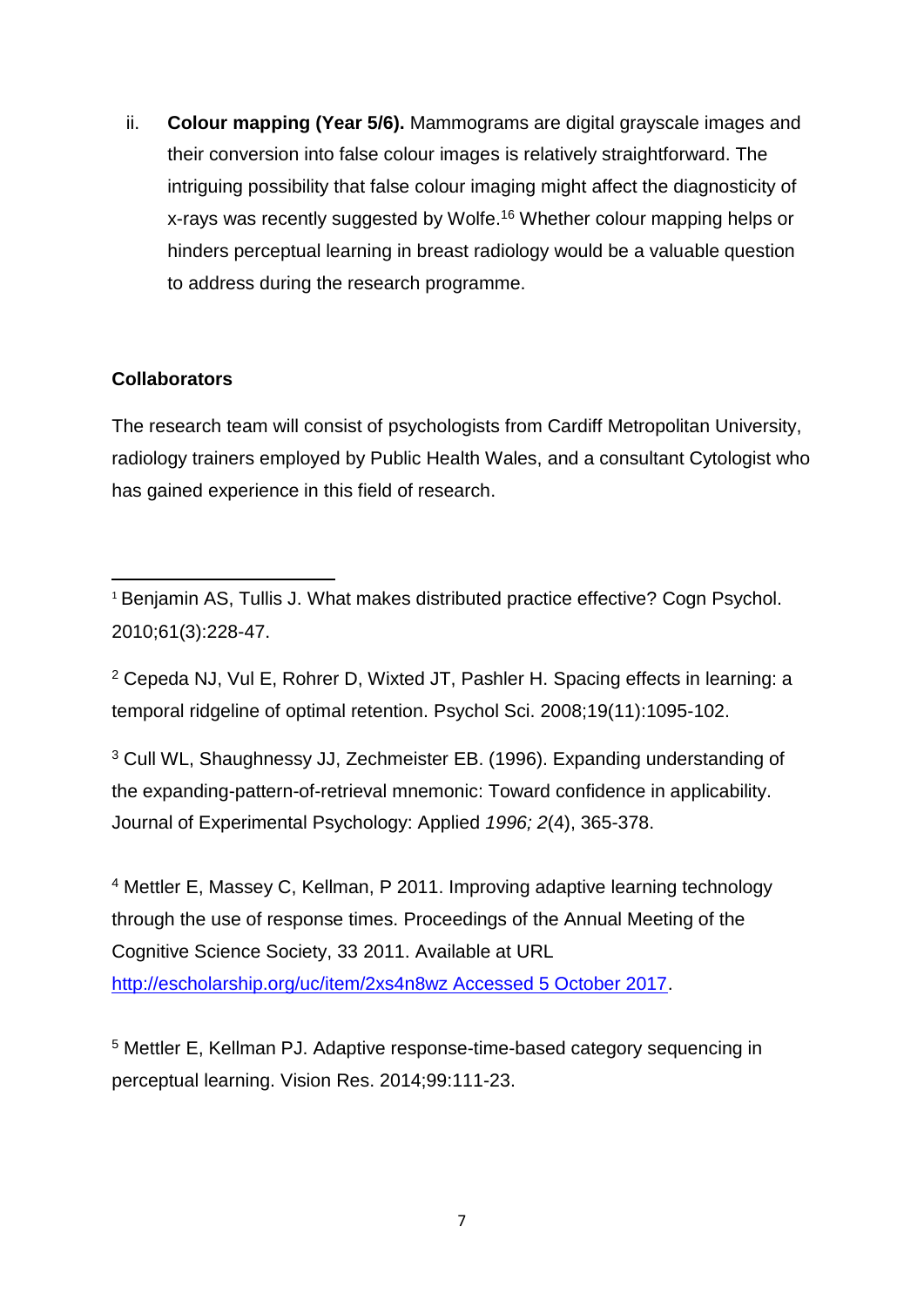**.** <sup>6</sup> Carvalho PF, Goldstone RL. The benefits of interleaved and blocked study: different tasks benefit from different schedules of study. Psychon Bull Rev. 2015;22(1):281-8.

 $7$  Zeithamova D, Maddox WT. Learning mode and exemplar sequencing in unsupervised category learning. J Exp Psychol Learn Mem Cogn. 2009;35(3):731- 741.

<sup>8</sup> Gibson EJ Principles of perceptual learning and development. New York, NY: Appleton-Century-Crofts. 1969

<sup>9</sup> Kornell RN, Bjork RA. Learning concepts and categories: is spacing "the enemy of induction"? Psychological Science 2008; 19(6):585-592.

<sup>10</sup> Evered A, Walker D, Watt A, Perham N. Discrimination training on paired cell images influences visual learning in cytopathology. Cancer Cytopathology 2014; 122(3): 200-210.

<sup>11</sup> Kang SHK, Pashler H. Learning painting styles: spacing is advantageous when it promotes discriminative contrast. Appl. Cognit Psychol 2012;26(1):97-103.

<sup>12</sup> Yan VX, Soderstrom NC, Seneviratna GS, Bjork EL, Bjork RA. How should exemplars be sequenced in inductive learning? Empirical evidence versus learners' opinions. J Exp Psychol Appl. 2017 doi: 10.1037/xap0000139. [Epub ahead of print]

<sup>13</sup> Atkinson RC. Ingredients for a theory of instruction. *American Psychologist,*  1972;27:921-931.

<sup>14</sup> Mettler E, Kellman PJ: Adaptive sequencing in perceptual learning. J Vis 2010; 10(7): 1098.

<sup>15</sup>XRaySim: The open-source X-ray imaging simulator. Available at URL [http://xraysim.sourceforge.net/index.htm Accessed 4 October 2017.](http://xraysim.sourceforge.net/index.htm%20Accessed%204%20October%202017)